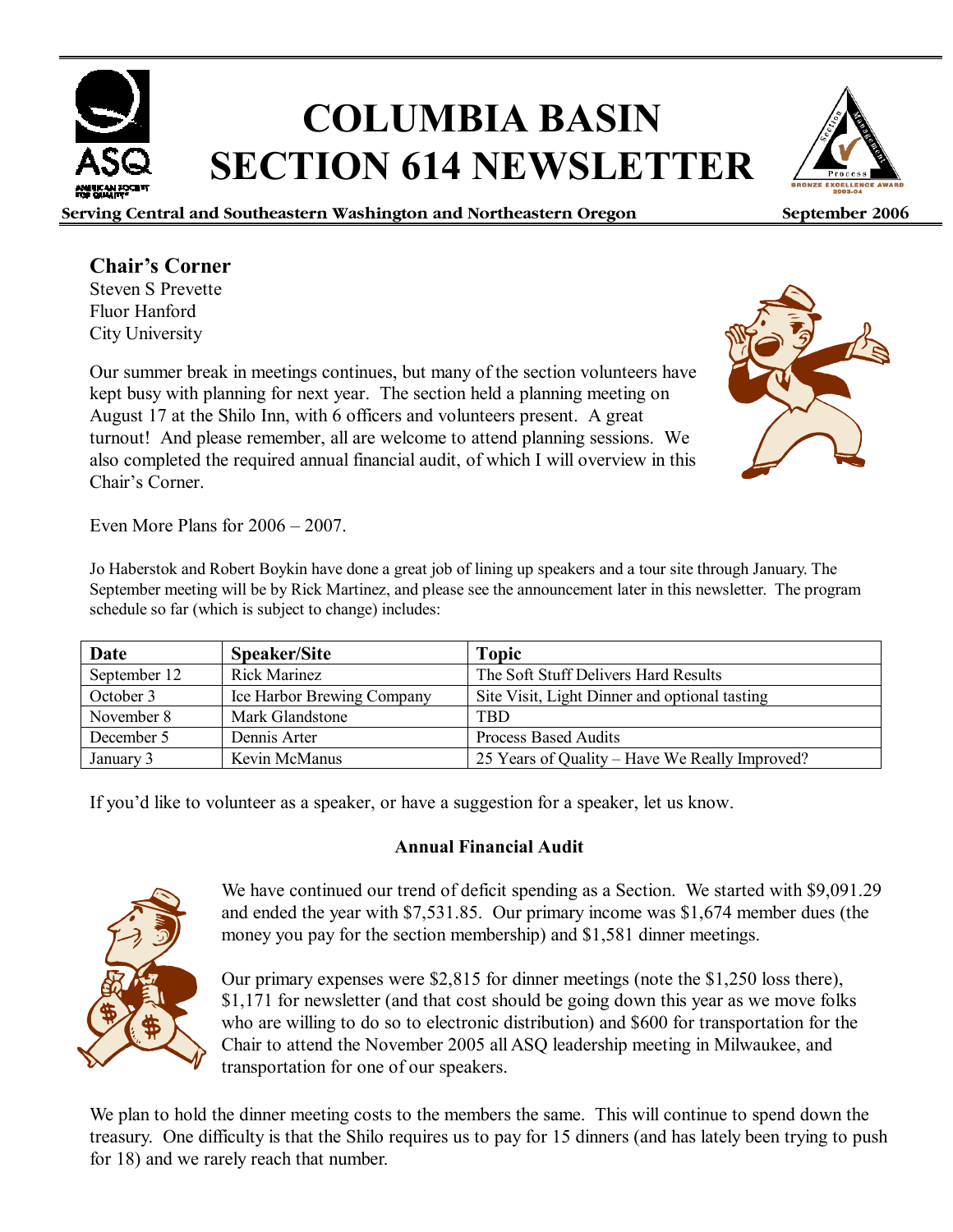#### **Our new "Chief Information Officer"**

Dennis Arter has volunteered to apply his internet and computer skills to revamping the section website at http://www.asq614.org/. He'll take the current material and make it much easier to access and spruce up the layout. We also can use any volunteers who would like to add content to the website (or this newsletter for that matter) to send in material.

#### **Volunteers are always appreciated.**

Thinking of volunteering? One role we could use is Librarian. A few years back, the section donated the AQP library to WSU Tri Cities. Those materials are still available for the section to use, but we really don't have a good list of what is available. If you'd like to see a good reference list on the website of what is available, please consider helping us out with this effort.

See you on September 12!

- Steve Prevette@owt.com 509-373-9371

## **A Book Summary -- Fooled by Randomness - The Hidden Role of Chance in Life and in the Markets**, **Nassim Nicholas Taleb**

I originally purchased this book from a recommendation on Tom Peter's website, and as a statistician was definitely intrigued by the concept. We humans are quite consistently and continually "fooled by randomness". Now, for the non-statisticians and statisticians alike, here is the great thing – there is not a single mathematical expression in the whole book. Many fairly sophisticated statistical theories are presented, but supported in an empirical, story-telling manner. The author does make many references to the results of Monte Carlo simulations, but does not give the detailed results in the book. For those who just have to have it, simply "google" Nassim Taleb and you will find his home page, full of all sorts of technical articles, such as "Learning Derivatives from Commodity Derivatives".

Nassim details several stock market stories, including some rather spectacular failures based upon assuming that past success would guarantee future success. Although he makes no reference to Deming, the phrase "there is no knowledge without theory" resonates through the book. Nassim repeatedly refers to the "Black Swan" or the rare event. One instance of a black swan disproves the supposition that all swans are white. We see patterns in random events, and then try to act upon those patterns, often to an eventual great financial and emotional demise.

MBA's become a target of the stories, and Nassim shows that MBA's have not been trained to respond well to randomness. The world is mechanical, predictable, two plus two equals four for an MBA. One complaint is that MBA's tend to summarize issues without comprehension. The core idea is lost. One of the concluding thoughts in the book is "We favor the visible, the embedded, the personal, the narrated, the tangible, we scorn the abstract". Perhaps this is why I hear the lament "all you statisticians do is make things difficult". Well, with "Fooled by Randomness" we get the best of both worlds. Elegant story telling and essays that bring the abstract forward, and provides us with some theories that we can build knowledge from.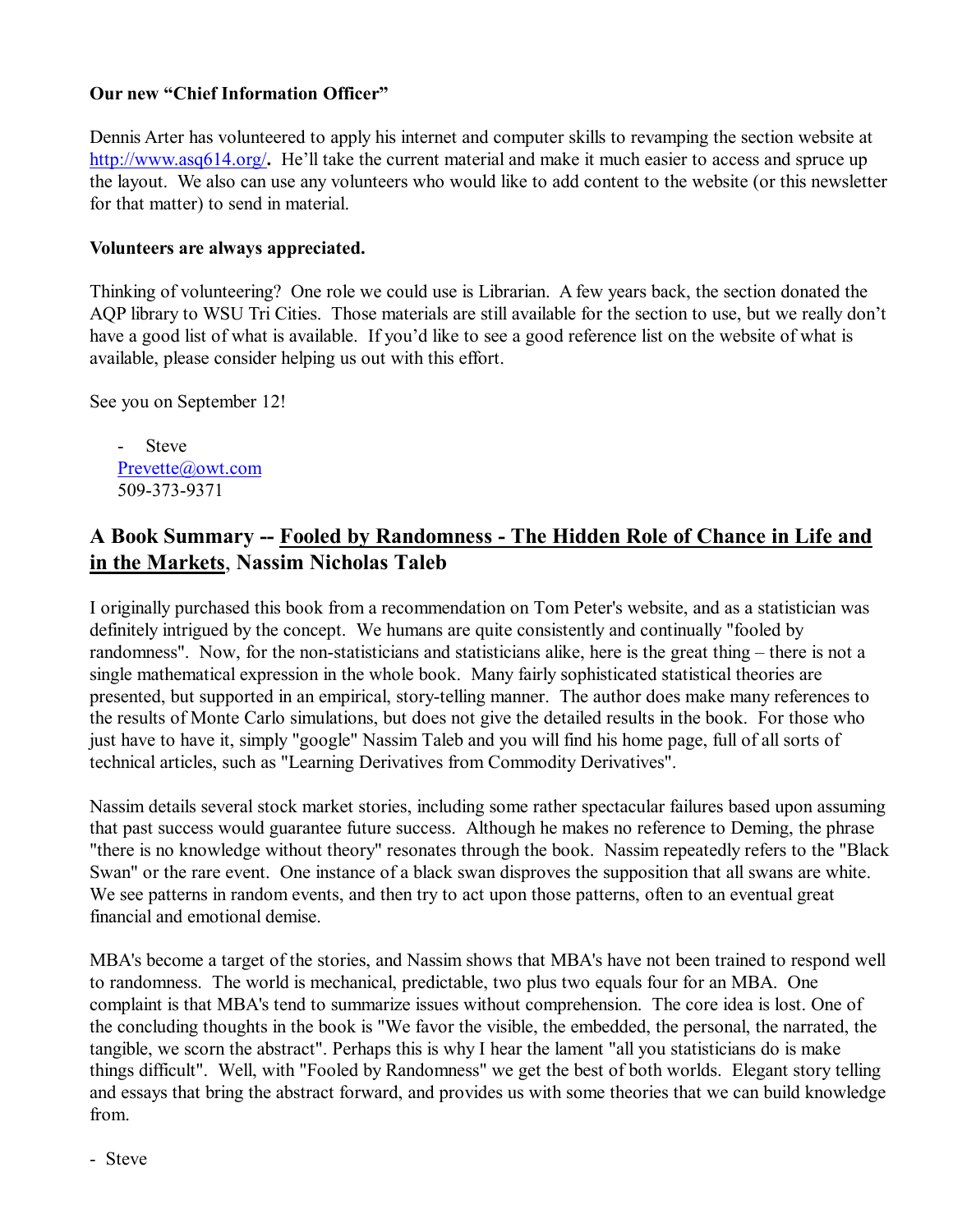

## **GOT TEAMS?**

## **CONSIDER ENTERING THE ASQ INTERNATIONAL TEAM EXCELLENCE COMPETITION THIS YEAR !**

by Jo Haberstok

#### **TEAM VIDEO/DVD SUBMITTALS DUE DECEMBER 15, 2006**

The International Team Excellence Competition is the only process of its kind in the country! Awards from this competition are as coveted by teams as the Malcolm Baldrige National Quality Award is coveted by some companies. Since 1985, 775 teams from Canada, China, Costa Rica, India, Japan, Mexico, South Korea, Singapore and the United States have participated in the Team Excellence process.

#### **The Competition Process**

Participating teams are asked to submit a 25-minute video/DVD explaining their project and process. These presentations are then judged on how well they meet 37 Team Evaluation Criteria. The Criteria rate everything necessary for team success-from the project's impact on organizational goals, project selection and purpose,-to action planning, project buy-in, implementation, progress, and results. In the preliminary round the video entries are carefully evaluated by a panel of judges organized into several reviewing stations across the U.S. These judges-all team process expertsrepresent diverse experience and industries and complete rigorous training to help ensure consistency. For more about the selection criteria, submittal fees and due dates, check ASQ's web site at http://wcqi.asq.org/teamcompetition/index.html

#### **Why do teams participate in the International Team Excellence Award process?**

#### **Recognition**

The Team Excellence Award process is an excellent way to capture national and international recognition for an organization's team-based improvement efforts. Past winners have received extensive press coverage and high honors both internally and externally. Several past finalists have won previous awards or used the knowledge gained from the Team Excellence Award Process to enter other prestigious competitions like the Malcolm Baldrige National Quality Award.

#### **Self-Assessment and Improvement**

All entrants to the International Team Excellence Competition receive a Feedback Report and a Score Sheet detailing how they rated in each Team Criteria area. The Criteria and the Feedback Report help by identifying strengths as well as opportunities for improvement. Many of the participating teams use the Team Award Criteria for their internal competition and select their winning teams for ASQ's preliminary round process.

#### **Benchmarking**

Many use the live competition at ASQ's World Conference on Quality and Improvement to benchmark some of the best processes and teams in the world. Winners' presentations are available for organizations to use as role models.

#### **Encouraging Excellence**

Participating in the Team Excellence process is also a superb way to promote business effectiveness and demonstrate commitment to quality and participation practices.

#### **The Selection Process**

Qualifying Teams (Finalists) will be selected for the live presentations at ASQ's Annual Conference in Orlando April 30 ñ May 2, 2007. All finalists will be recognized and receive trophies throughout the general sessions. The three highest scoring teams will also receive the coveted Gold, Silver, and Bronze Awards. These final winners will be announced as part of the closing conference session.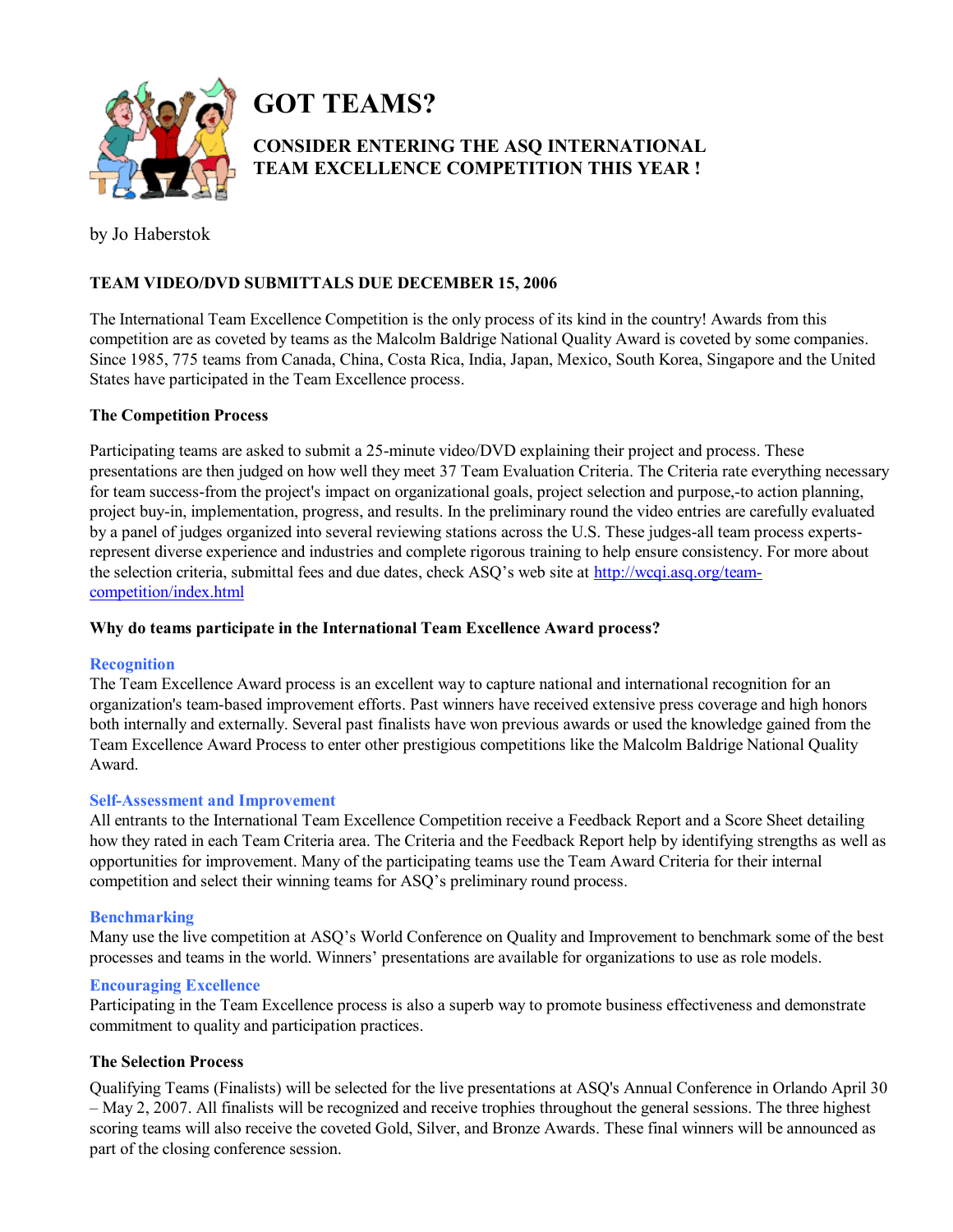#### **Interested in Judging?**

Judges applications are due to the coordinator by October 2, 2006. Judges will be notified of selection for judging preliminary round entries.

Judges will be trained on the scoring process and will review and score team video/DVD presentations. Time required is two full days plus travel time. Judges will also be required to assist in preparing written objective feedback to the teams scored. This is typically an additional 3 to 5 hours of work done outside the training session.

Judges or their organizations must provide support for time and expenses to attend the preliminary judging sessions and potentially for final judging at the conference.

You can apply to be a judge by completing the online application or by downloading the application at http://wcqi.asq.org/team-competition/judges-application-form.html

#### **Other Questions?**

For more information regarding the 2006-07 process, contact Geetha Balagopal, the Team Excellence process administrator, at  $gbalagopal@asq.org$  or call her at 1-800-248-1946 x 7303.

You may also contact one of our local members who have served as both preliminary and final round judges for the program – Robert Boykin or Jo Haberstok.

## **14 October 2006 - Mark your calendars!**

On Saturday, October 14, 2006, ASQís Inaugural Southwestern Conference will be held in Casa Grande at the Francisco Grande Hotel. This is truly a southwestern regional meeting as ASQ members from Phoenix, Tucson, and Nogales will be attending. The event will begin with keynote speaker, renowned author, Tom Pyzdek.

The conference will use the highly successful Quality CafÈ style best practice sharing methodology. With focus on critical, misunderstood, misused, quality concepts....the seven basic quality tools: cause and effect diagrams, check sheets, control charts, flowcharts, histograms, Pareto charts, and scatter diagrams.

This conference provides an alternative method for meeting ASQ members' professional needs. Attendees will reap additional value by participating in this effective and interactive conference, in a forum which expands the typical technical meeting. This conference will benefit those new to quality, quality practitioners, and quality professionals. Social activities and additional networking opportunities will take place after the conference; these include golf, shopping, relaxing and getting to know your peers.

Join us for this unique experience that will bring together those dedicated to making good great. Register for this special event at http://www.asq-0704.org/. Members \$25 Non-members \$30

## **The pursuit of process perfection: Fort Lauderdale quality professionals find value in The Six Sigma Roundtable**

The latest improvement strategies and making valuable contacts – both are critical to quality professionals looking for bottom-line results. American Society for Quality member Frank Leonardi, CMQ/QE, is a senior quality assurance manager at Activant Solutions Inc. in Austin, Texas. He is responsible for software product testing. Leonardi attended the 2005 Six Sigma Roundtable, and remembers it well.

ìThe Roundtable gave me a number of contacts and many resource materials, as well as case studies that I can cite in the future," Leonardi said. "The exercises imparted valuable information and built my skills in certain areas such as brainstorming, and distilling concepts into a plan of action.<sup>7</sup>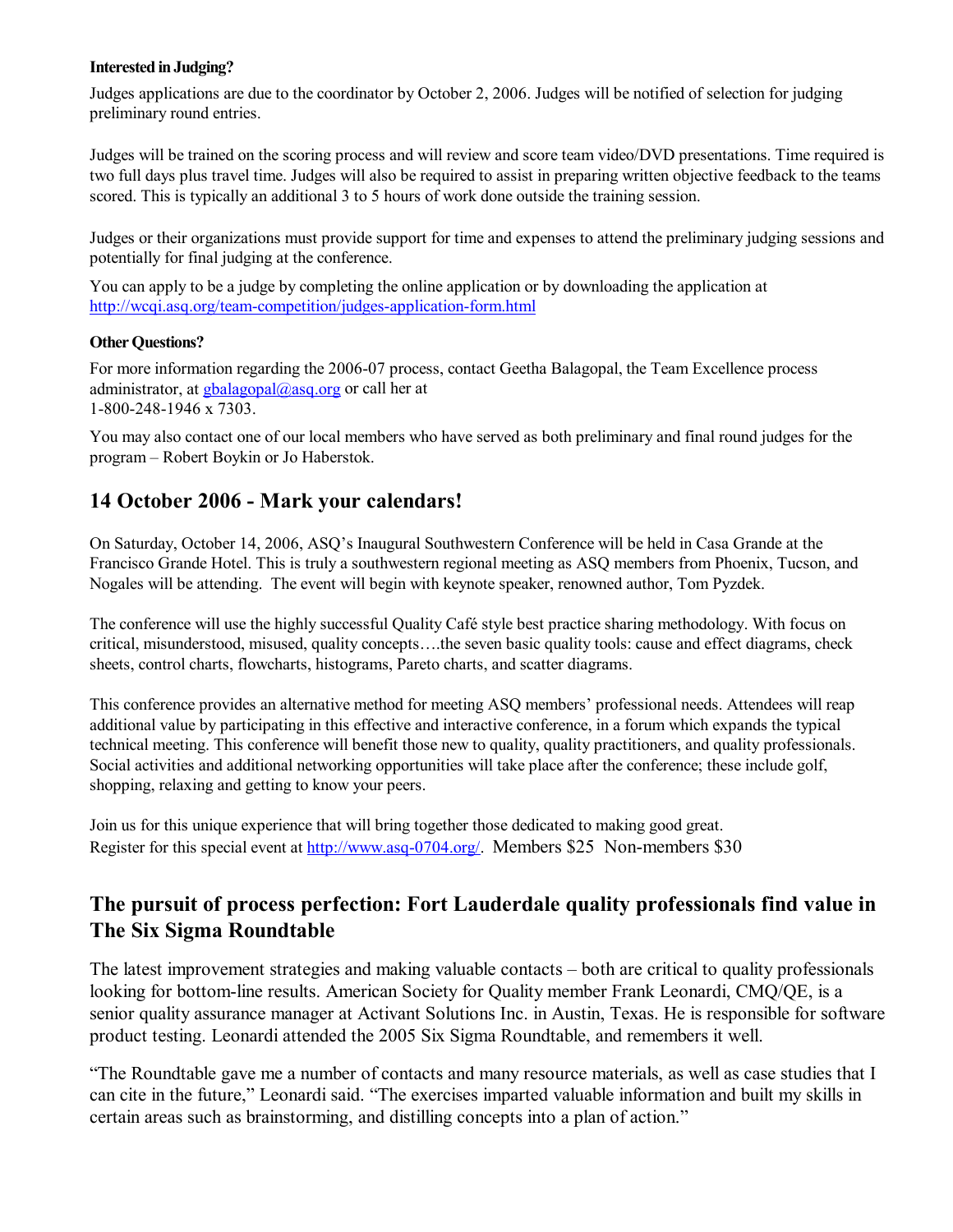#### **The 2006 6th Annual Six Sigma Roundtable will take place September 14 and 15, in Fort Lauderdale, Florida.**

The Roundtable will provide in-depth presentations from Six Sigma professionals from top-level organizations in a variety of industries, on a variety of applications.

The event also includes networking sessions, keynotes, a panel discussion, and a reception, all designed to help participants obtain information and make contacts for advancing Six Sigma quality initiatives in their organization. The ASQ Six Sigma Black Belt certification exam will be held on-site before the roundtable.

"There is significant credibility associated with ASQ certification," Leonardi said. "Although I am not actively pursuing employment, over the last 6-9 months two recruiters have approached me with positions that require ASO certification."

**To register for the ASQ 6th Annual Six Sigma Roundtable visit:** http://six-sigma-roundtable.asq.org

## **SECTION 614 CONTACT INFORMATION**

**Please visit the Section 614 web site at www.asq614.org.** 



## **CAREER CONNECTIONS**

To be considered for posting in the newsletter, announcements must be submitted by an ASQ member and be of potential service to other members. Announcements may include job postings, training opportunities, or requests for assistance. Due to space limitations, please keep them brief.

### **2006-2007 Section 614 Leadership Team**

| <b>Section Chair</b>                     | <b>Steve Prevette</b> | <b>Division Liaison</b>      | Dennis Arter          |
|------------------------------------------|-----------------------|------------------------------|-----------------------|
| <b>Vice Chair</b>                        | Jo Haberstok          | <b>Publicity Team Lead</b>   | <b>Steve Prevette</b> |
| <b>Secretary</b>                         | Howard Rew            | <b>Program Team Lead</b>     | Open                  |
| <b>Treasurer</b>                         | Rich Higgins          | Web Team Lead                | <b>Steve Prevette</b> |
| Audit                                    | Dave Sandoz           | <b>Scholarship Team Lead</b> | Rich Higgins          |
| <b>Examining</b>                         | Dennis Arter          | <b>Section Historian</b>     | Dennis Arter          |
| <b>Certification</b><br>/Recertification | Howard Rew            | <b>Newsletter</b>            | Rich Higgins          |

You can find out more about Section 614, including contact information for Leadership Team members, on our website at www.asq614.org.

If you are interested in helping with any of the Section teams, please contact the team lead or an officer. We are always looking for willing volunteers!